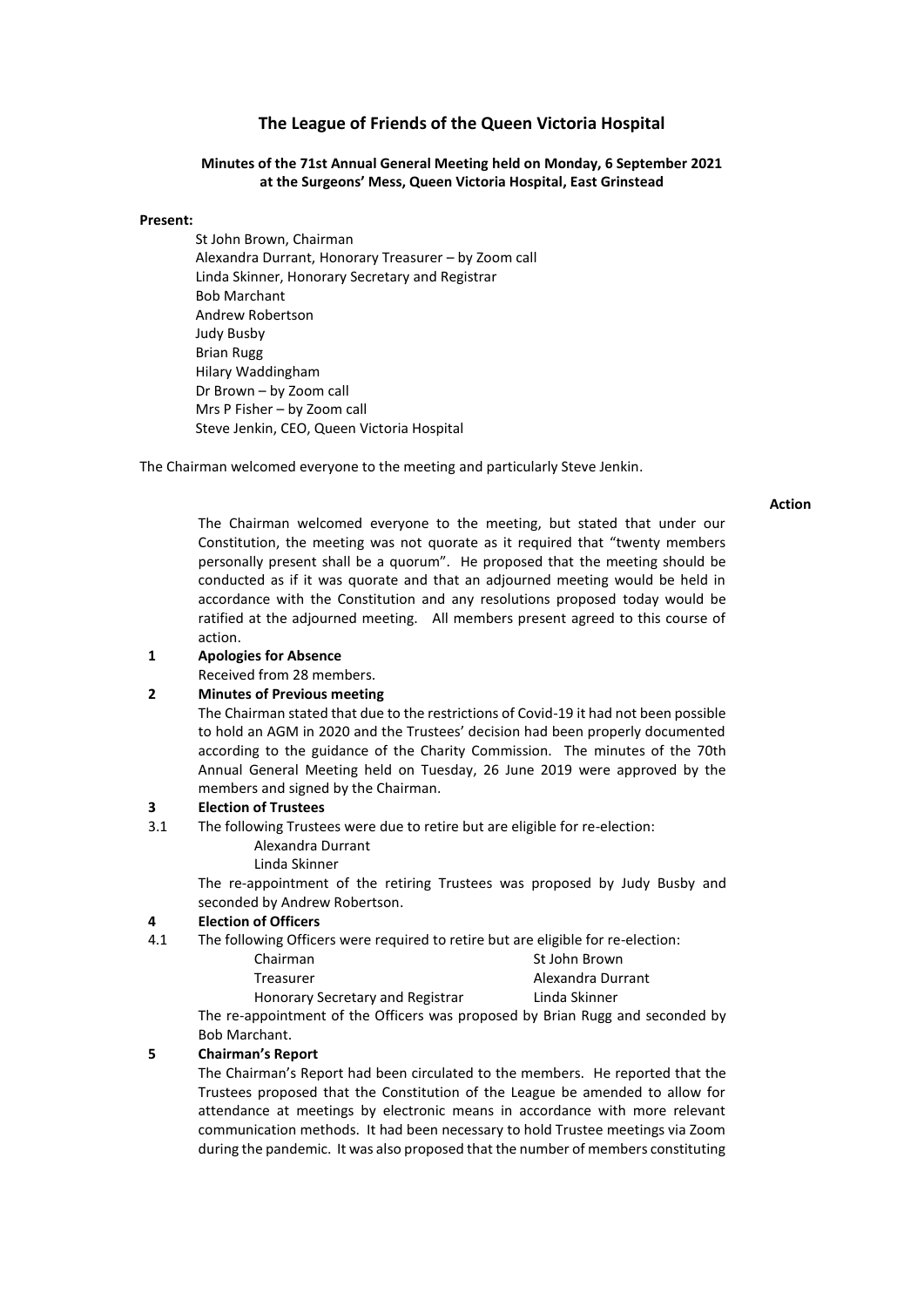a quorum should be reduced from 20 to 12. There were no objections raised to these proposals.

The Chairman said the major topic for the hospital was the proposed merger and the Trustees had discussed their role. They had agreed that they would continue to support funding requests which would benefit QVH and the staff and patients but would not be prepared to support requests for funding for the wider Trust if it were to proceed. He also stated that GP practices in East Grinstead were under significant pressure and if there was something where the League could provide support for primary care, then the Trustees would be prepared to consider this.

The Chairman expressed his grateful thanks to all the Trustees for the work that they do and for the real perspective from the staff added by Judy Busby. The Chairman also thanked the Treasurer and the Secretary for the vital role that they played.

## **6 Honorary Treasurer's Report**

The Chairman presented the Treasurer's Report on behalf of the Treasurer who was attending via Zoom. He said that the League had not spent very much during the year ending December 2020 in support of the hospital due to the pandemic as there had been few requests for funding. He reported at the end of the year the League had approximately £360,000 in cash and investments and was pleased to report that as at 31 July 2021 this had increased to approximately £445,000, although approximately £90,000 was owed to the hospital in relation to approved funding applications which had not yet been invoiced to the League. He further reported that the League was expecting two legacies amounting to £500,000 in total and so the financial position of the League was in good shape.

## **7 Appointment of Independent Examiners**

The re-appointment of independent examiners Richard Place Dobson was proposed by Alexandra Durrant and was approved by those present.

### **8 Presentation by Steve Jenkin, CEO of QVH**

Steve Jenkin reported that 2020 was a year they had not been expecting. At the beginning of March 2020 consideration was being given to the future of QVH and the decision was taken to stay as a surgical hospital and focus on specialist cancer for skin and head and neck and also became one of two hubs in the south east to support breast cancer. QVH had played a significant role during the year treating significantly more skin, head and neck and breast cancer patients than in a normal year.

The hospital had also had changes in ward layouts during the period and he had been impressed by the "can do" attitude of the hospital staff.

QVH had been a vaccination hub during the pandemic and this had been a mammoth undertaking, but the feedback from the public had been remarkable.

The hospital was now into recovery and at the beginning of the year there had been 904 patients who had waited in excess of one year for an operation and this was now down to 370. CQC had carried out an adult in patient survey and QVH was one of seven trusts graded "much better than expected" which puts QVH in one of the eight top trusts in the country.

Talks began in 2017 regarding a potential partnership with Brighton and Sussex Hospitals and a strategic case for change has now been approved by the boards of University Hospitals Sussex and QVH with a view to a potential merger next year. It was believed that a merger would further enhance services across both trusts. The strategic case for change does not include any specific plans for service change but the Board concluded that a potential merger offered the best opportunity to secure the future of the hospital in East Grinstead. A full business case may take a further six to nine months to prepare, which will include engagement with staff and all stakeholders, including the League of Friends.

Steve Jenkin reported that Beryl Hobson was stepping down as Chairman of the Trust with effect from 1 October 2021 having stayed on for further period since March 2021. Dr Peter Carter had been appointed – he was an experienced CE in the NHS of 12 years and also the Royal College of Nursing for nine years.

The Chairman thanked Steve Jenkin for his very informative presentation.

**9 Any Other Business**